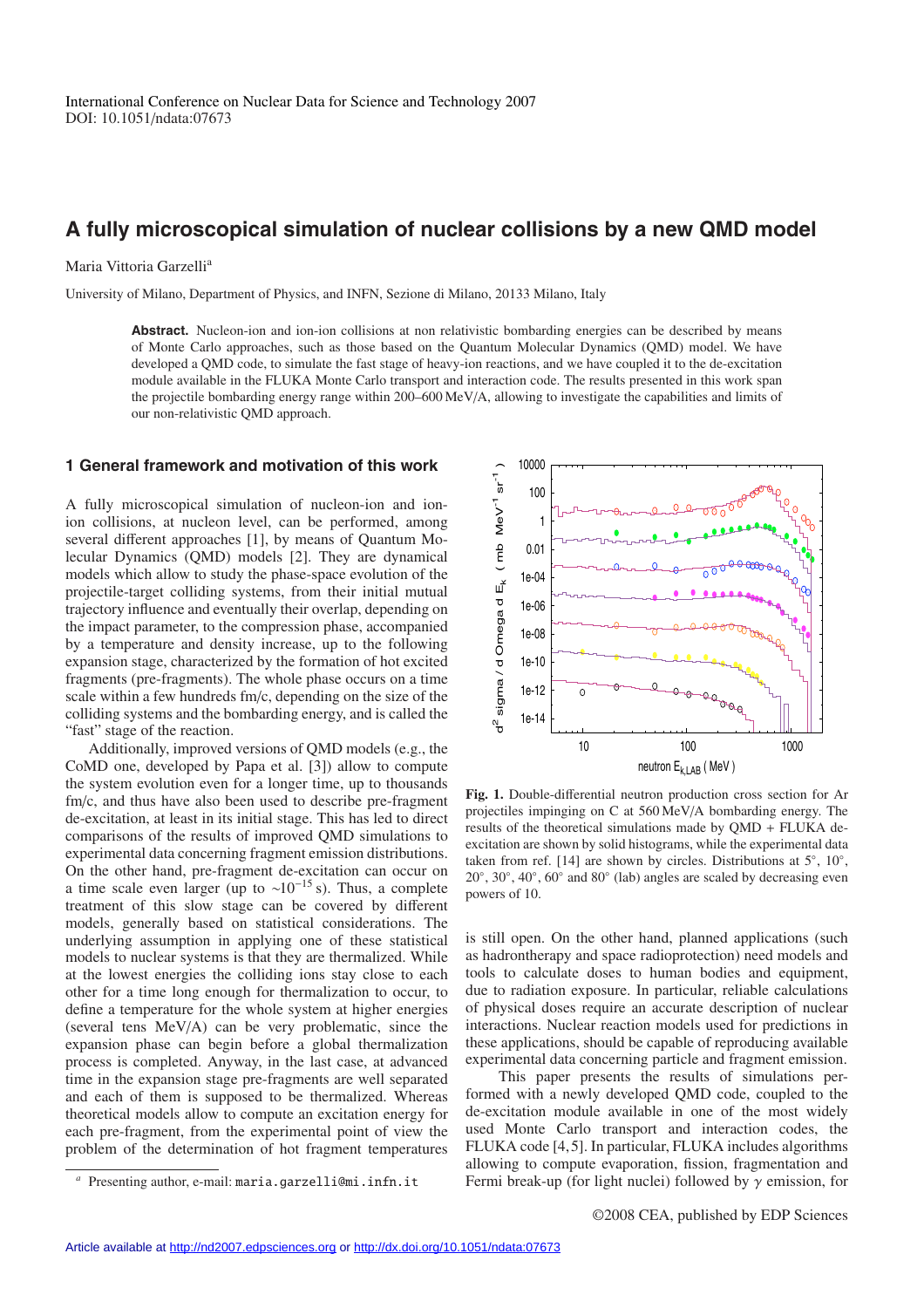

**Fig. 2.** Double-differential proton production cross section for p projectiles impinging on C at 300 MeV/A bombarding energy. The results of the theoretical simulations are shown by solid histograms, while the experimental data from ref. [15] are shown by squares. Distributions at  $20^\circ$ ,  $30^\circ$ ,  $40^\circ$ ,  $50^\circ$ ,  $60^\circ$ ,  $75^\circ$ ,  $90^\circ$  and  $105^\circ$  (lab) angles are scaled by 10<sup>4</sup>, 10<sup>3</sup>, 10<sup>2</sup>, 10<sup>1</sup>, 10<sup>0</sup>, 10<sup>-1</sup>, 10<sup>-2</sup>, 10<sup>-3</sup>, respectively.



**Fig. 3.** The same as figure 2 for p impinging on C at 392 MeV. Distributions at 20 $\degree$ , 25 $\degree$ , 40 $\degree$ , 50 $\degree$ , 75 $\degree$ , 90 $\degree$  and 105 $\degree$  (lab) angles are scaled by  $10^3$ ,  $10^2$ ,  $10^1$ ,  $10^0$ ,  $10^{-1}$ ,  $10^{-2}$ ,  $10^{-3}$ , respectively.

whichever excited pre-fragment. Those algorithms are part of the FLUKA general hadron-nucleus (and lepton-nucleus) interaction model called PEANUT (PreEquilibrium Approach to NUclear Thermalization) [6]. For further information, the interested reader can check also refs. [7–10] and the FLUKA website http://www.fluka.org. The excited pre-fragments computed by the QMD model at the end of the fast stage are then passed through these algorithms for the final de-excitation and fragment generation.

### **2 Comparisons with experimental data**

#### **2.1 Neutron emission**

As far as neutron emission is concerned, performances of the model in predicting double-differential neutron production cross sections in the projectile energy range from several tens MeV/A up to ∼400 MeV/A have already been shown in refs. [11–13]. The QMD we have developed so far includes non-relativistic potentials, thus it is expected to work at



**Fig. 4.** Charged projectile-like fragment production cross sections for Si ions impinging on C at 266 and 344 MeV/A bombarding energies, respectively in the upper and in the lower panel: theoretical predictions are compared to experimental data from ref. [16]. Detector acceptance has been included in the theoretical simulations.

energies up to a few hundreds MeV/A, limited also by the inability to deal with pion production and reinteraction. In the effort of better understanding up to which energies it can be reasonably applied, and which modifications have to be included to improve it, a few simulations at energies above ∼500 MeV/A have also been performed. As an example, the neutron double-differential production cross section for Ar + C at 560 MeV/A bombarding energy is shown in figure 1. The experimental data taken from ref. [14] are plotted together with the theoretical curves. It is apparent that, as far as forward emission angles are concerned  $(5-10°)$ , the model underestimates neutron emission tails from ∼800 MeV/A up to the highest energies. On the other hand, at  $>20^\circ$  emission angles, the agreement of the theoretical results with the experimental data is quite encouraging, and at angles  $\geq 40^\circ$  the neutron tails are nicely reproduced.

## **2.2 Proton emission**

While systematic data concerning neutron emission in heavyion collisions exist, as far as proton emission in ion-ion collisions is concerned, less data are available in literature. We thus start considering nucleon induced reactions, for which many more data concerning proton emission exist. Indication of the performances of our code in reproducing the experimental data presented by [15] is shown in figure 2 and 3 for  $p + C$ at 300 and 392 MeV bombarding energies, respectively. The linear scale on the energy axis allows to better appreciate the position of the broad emission peaks. With the exception of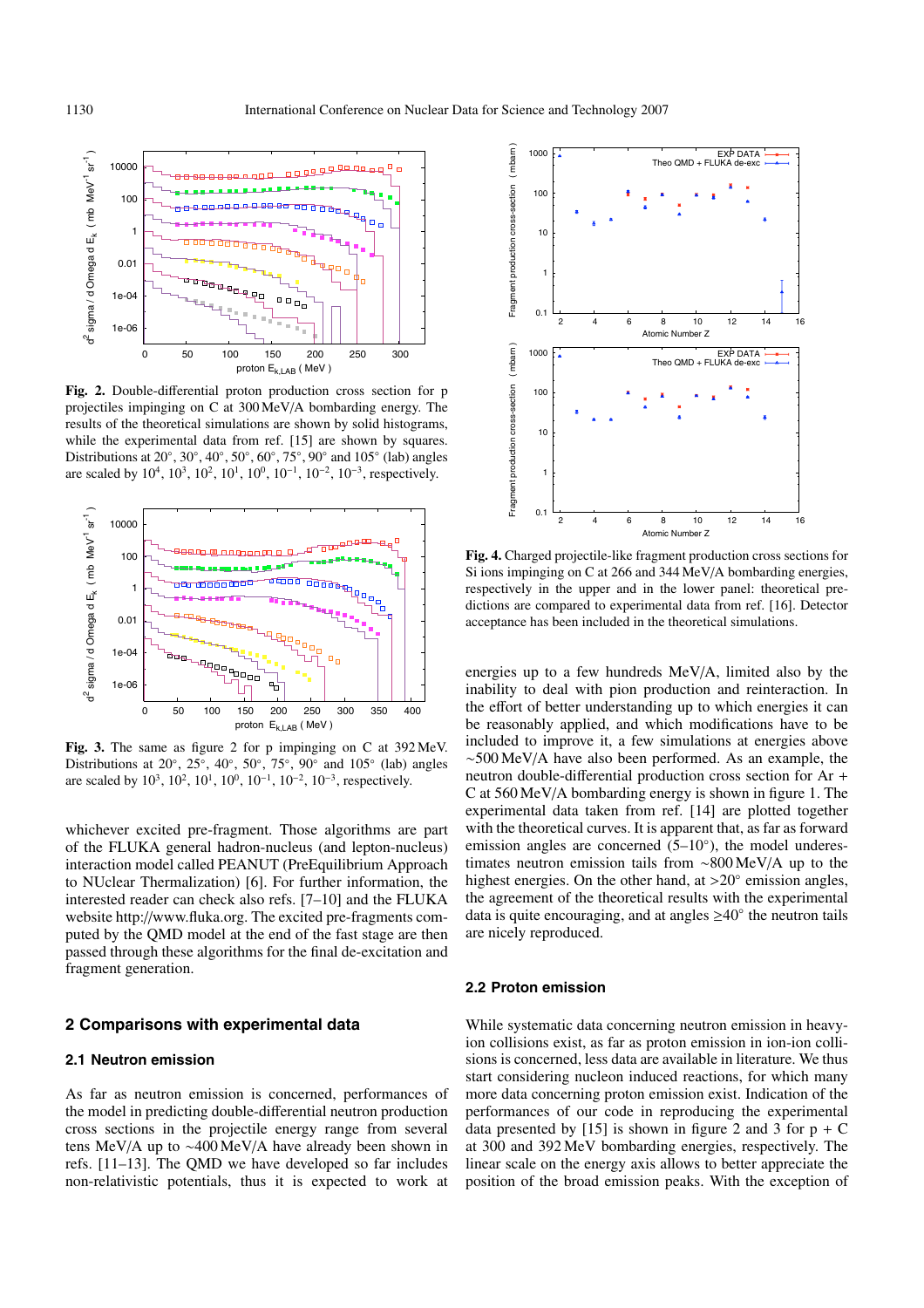

**Fig. 5.** The same as figure 4 for Si ions impinging on Cu at 274, 344 and 545 MeV/A bombarding energies, respectively in the upper, intermediate and lower panel.

the quasi-elastic peak, the general agreement is quite good as far as forward emission angles are concerned, while the neutron tails at larger angles are underestimated, especially at the highest energies. The slight departure from smoothness of some of the lines obtained by simulation is not due to statistics. It is instead an artifact introduced by the fact that quite a few QMD ion initial states have been used to perform these simulations, where projectiles are single protons. In fact, only seven  $^{12}$ C initial states have been used to obtain these figures. As a general result, when nucleon – ion or light ion – light ion simulations are performed, better results are obtained considering a larger number of QMD initial states.

## **2.3 Projectile-like fragment emission**

As far as fragment emission is concerned, a few results obtained by our QMD coupled to FLUKA de-excitation have already been presented in refs. [12,13].

In the present paper, the focus is given to the case of projectile-like fragments produced by Si ions impinging on



**Fig. 6.** The same as figure 4 for Si ions impinging on Pb at 274, 364 and 540 MeV/A bombarding energies, respectively in the upper, intermediate and lower panel.

targets made of C, Cu and Pb. Systematic studies of Si fragmentation on targets of light, intermediate and heavy composition have been carried out in the last few years at the HIMAC in Chiba, and at the BNL AGS. The results of these experiments were recently published [16]. Comparisons with the predictions of our model, as far as projectile-like fragment production cross sections are concerned, are under way. A few results, for the lowest energies cases, are plotted in figures 4, 5, 6. Detector acceptance was taken into account in performing our simulations by means of cuts in energy and angle, which allow to select only projectile-like fragments escaping the target within a few degrees around forward direction, according to the angular acceptances given in [16]. Due to the features of the detectors used in these experiments, data are available for fragments with charge  $Z = 6-13$  only. For lower charges ( $Z \le 5$ ), it was very difficult to disentangle the peaks corresponding to the separate contribution of each fragment species to the energy released in the Si detectors used. Sometime, also the broad peaks corresponding to the  $Z = 6$ , 7 charges were determined with some uncertainties, especially